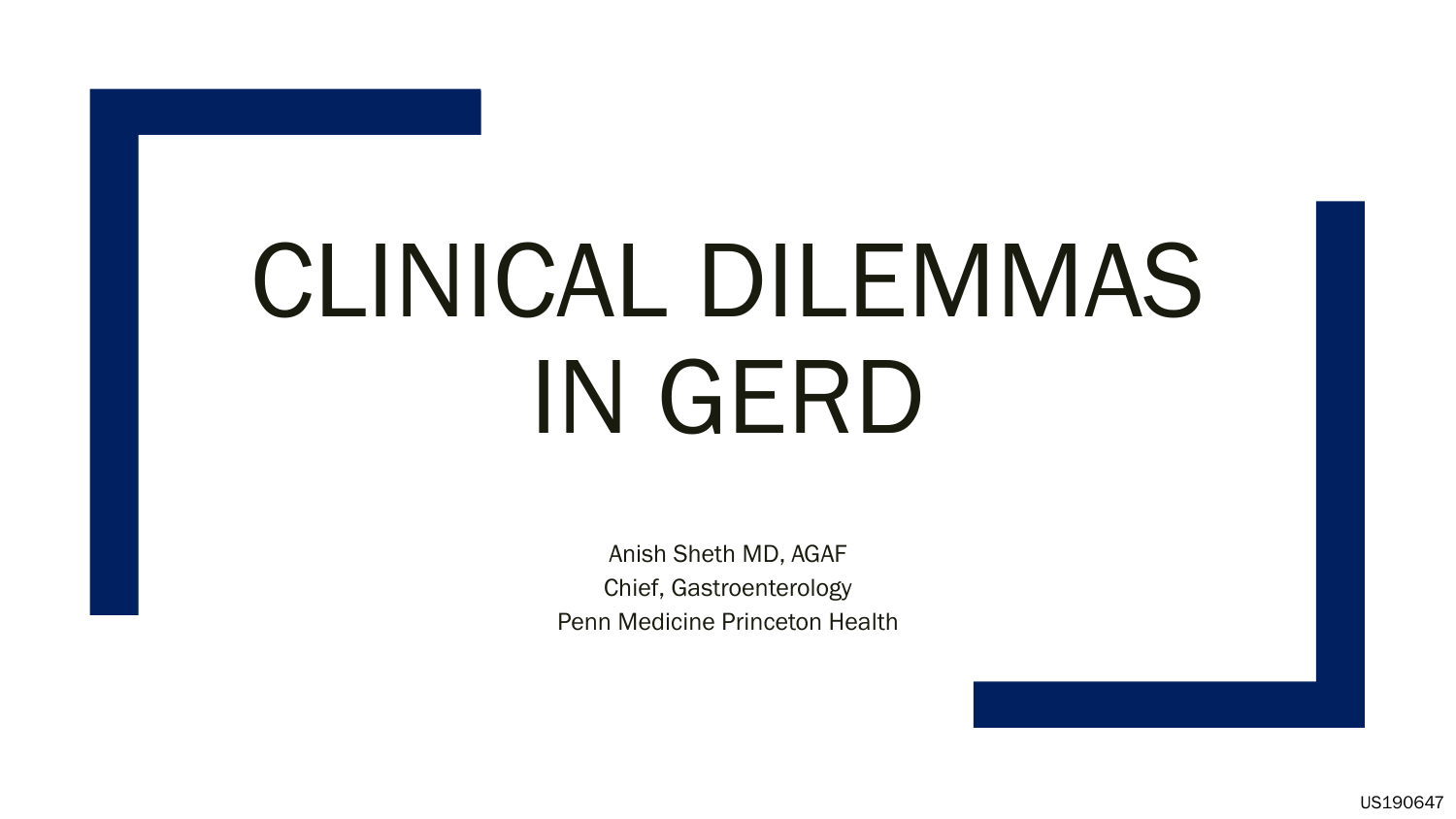#### **Medtronic Medical Education Program**  DISCLAIMER

Medtronic's Medical Education Programs are offered to provide attendees education on the FDA cleared indications and use of our products.

Any opinions expressed by a physician trainer which are outside the scope of Medtronic training, are the personal opinions of the individual physician, and do not reflect the opinions or views of Medtronic.

In the event a question is asked during the program that the presenter feels is not consistent with FDA cleared product labeling, the presenter has been provided guidance not to answer the question publicly.

Questions regarding MITG product can be directed to the Office of Medical Affairs by using the form below.

[www.medtronic.com/covidien/medical-information-request-form](http://www.medtronic.com/covidien/medical-information-request-form)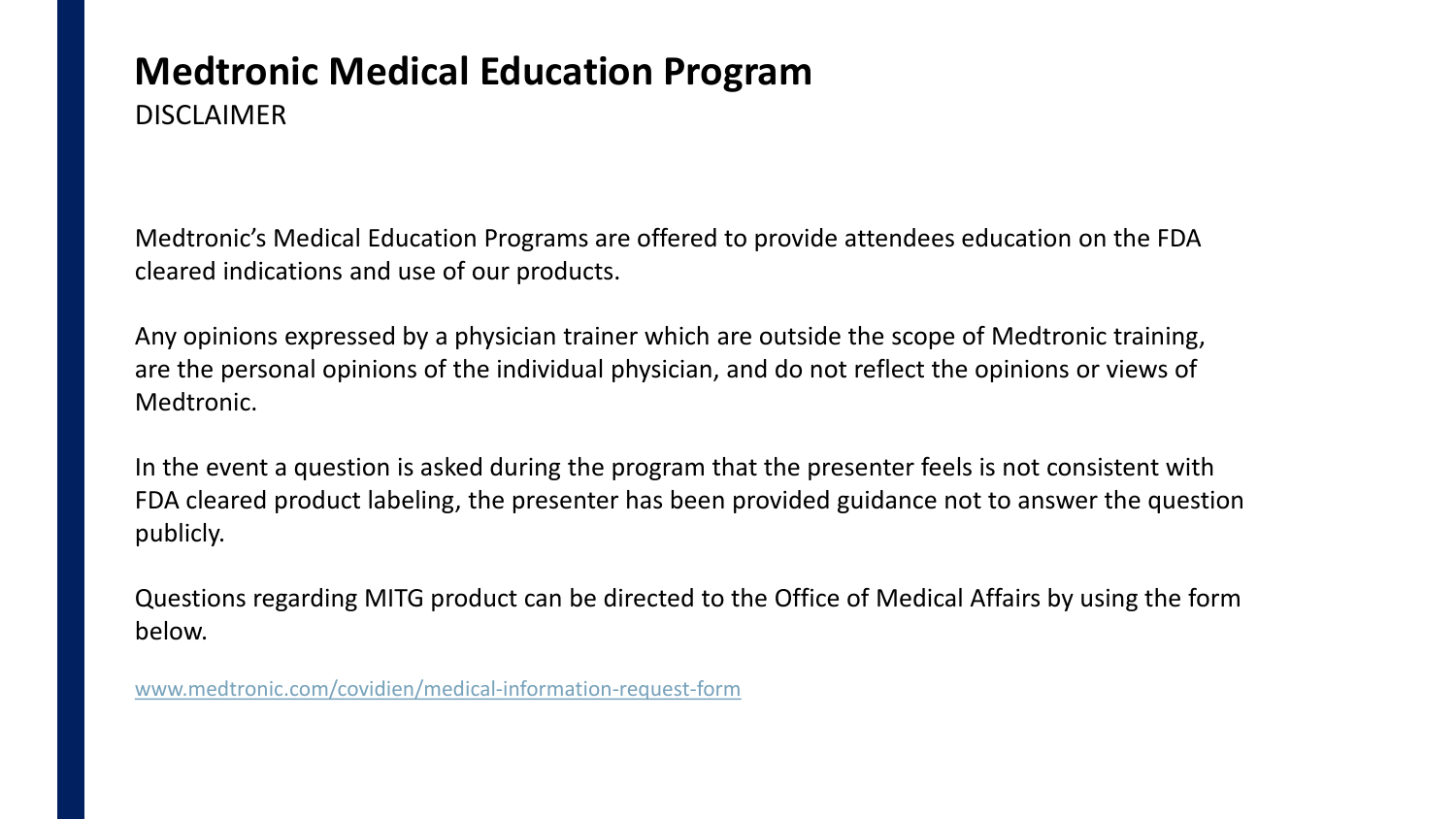#### Case #1

48 year old male with heartburn responsive to PPI is referred for pre-operative evaluation. He does not want long term PPI therapy

He denies dysphagia and regurgitation.

- EGD with EndoFLIP<sup>™</sup> impedance planimetry system is performed
	- *EGD shows 3 cm hiatal hernia, no esophagitis*
	- *EndoFLIP™ system shows repetitive antegrade contractions (RACs) and normal EGJ distensibility*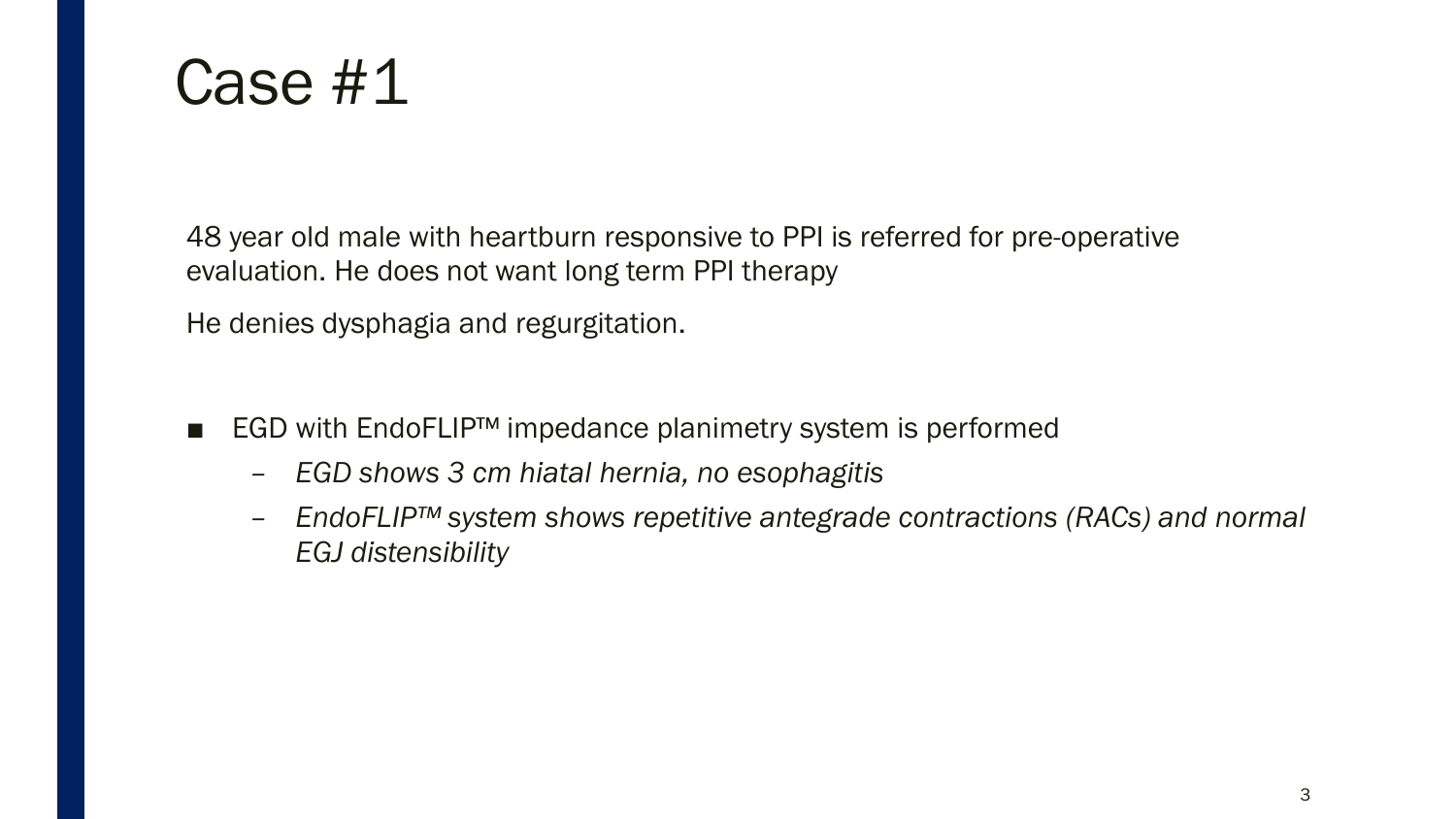## Case #1 cont.

Questions:

- What are the essential components of an EndoFLIP<sup>™</sup> system examination?
- Can we forgo preoperative esophageal manometry in patients with a normal EndoFLIP™ system exam?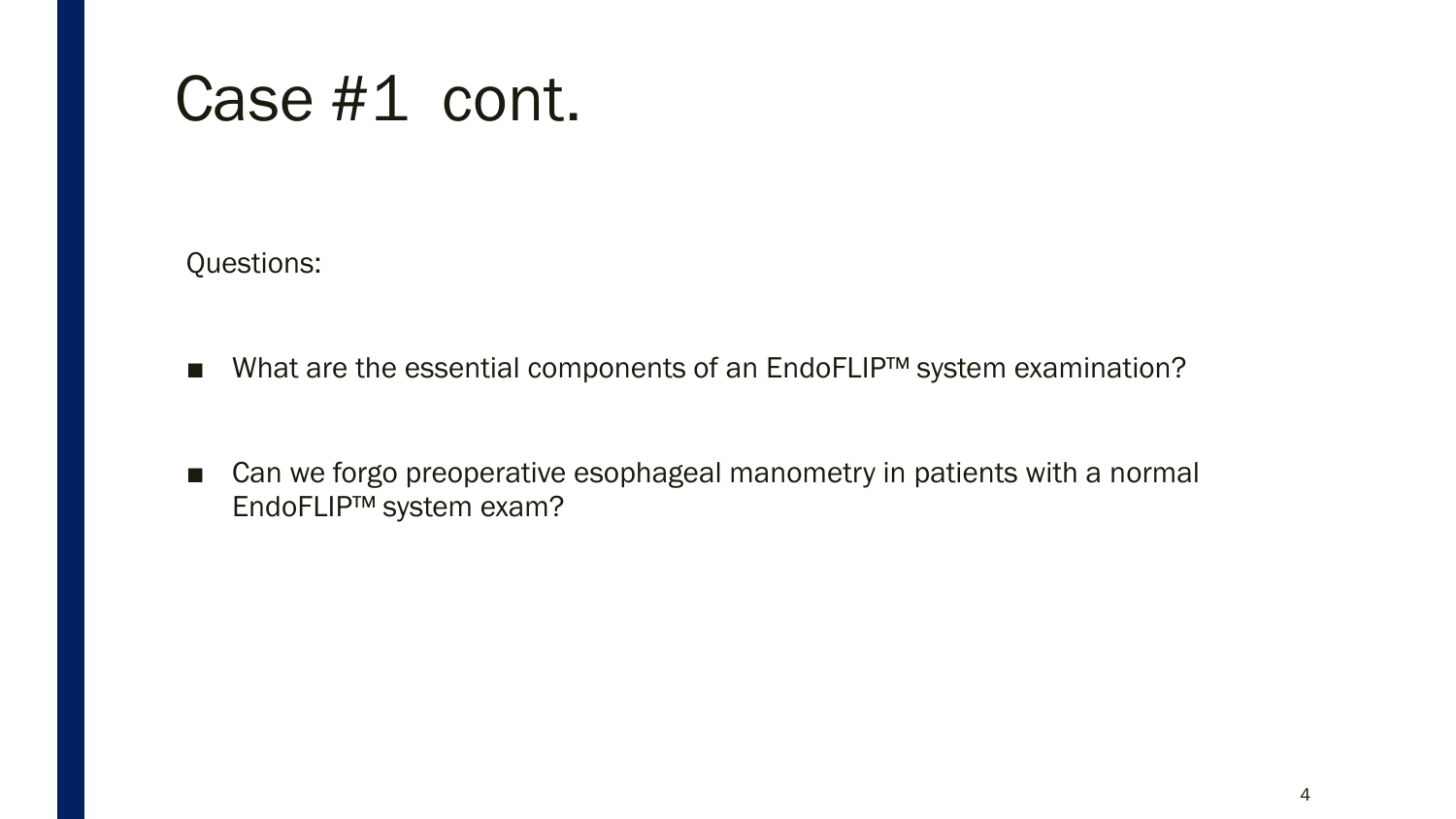#### Case #2

63 year old female with longstanding heartburn and regurgitation is seen for pre-operative evaluation.

She has responded to PPI but has persistent regurgitative symptoms, especially after meals and while lying down.

- EGD with 48 hour pH testing is performed off PPI
	- *EGD shows 2 cm hiatal hernia*
	- *pH testing shows increased upright and supine reflux with good symptom correlation*
- Esophageal manometry shows ineffective esophageal motility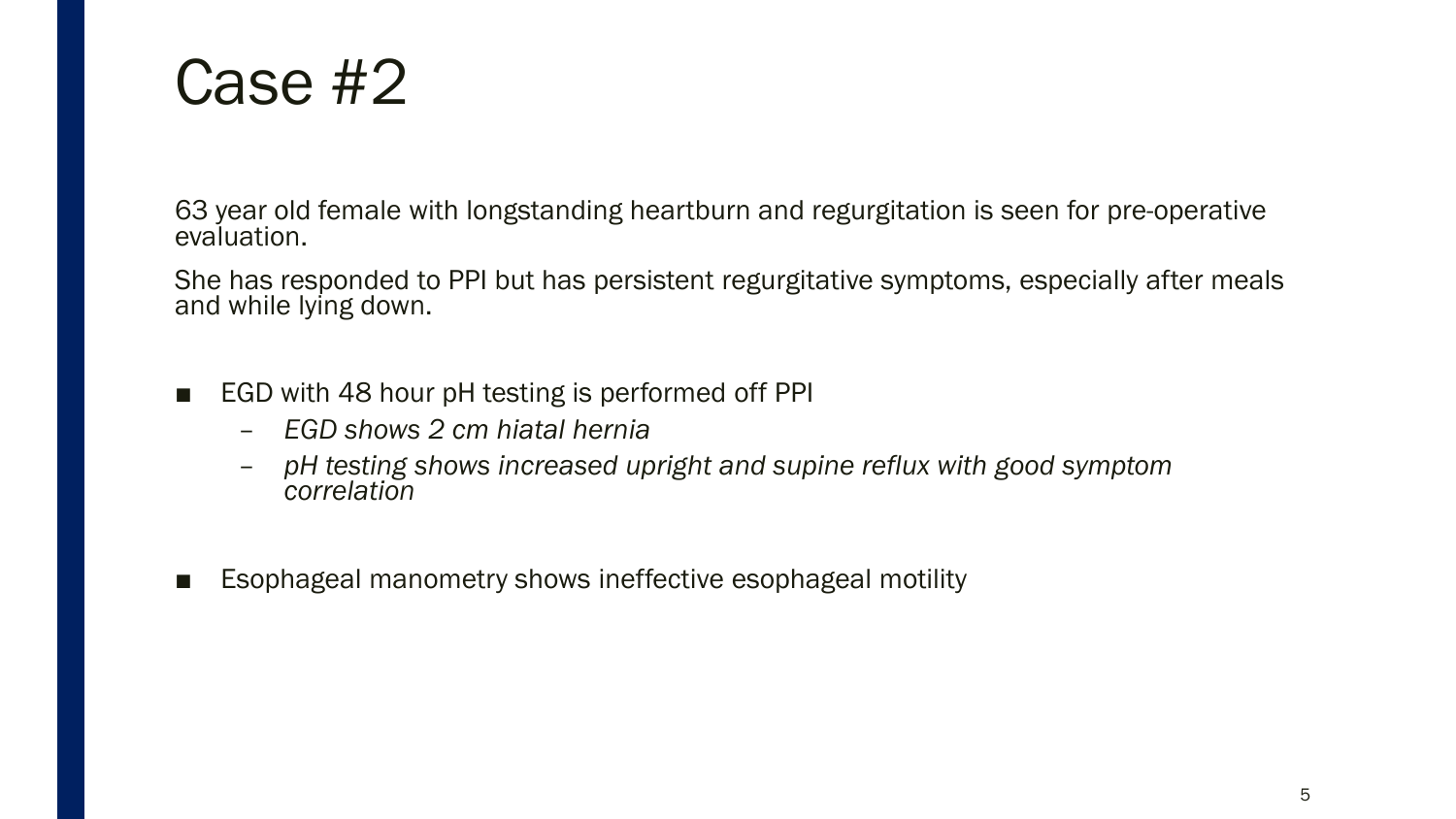#### Esophageal manometry

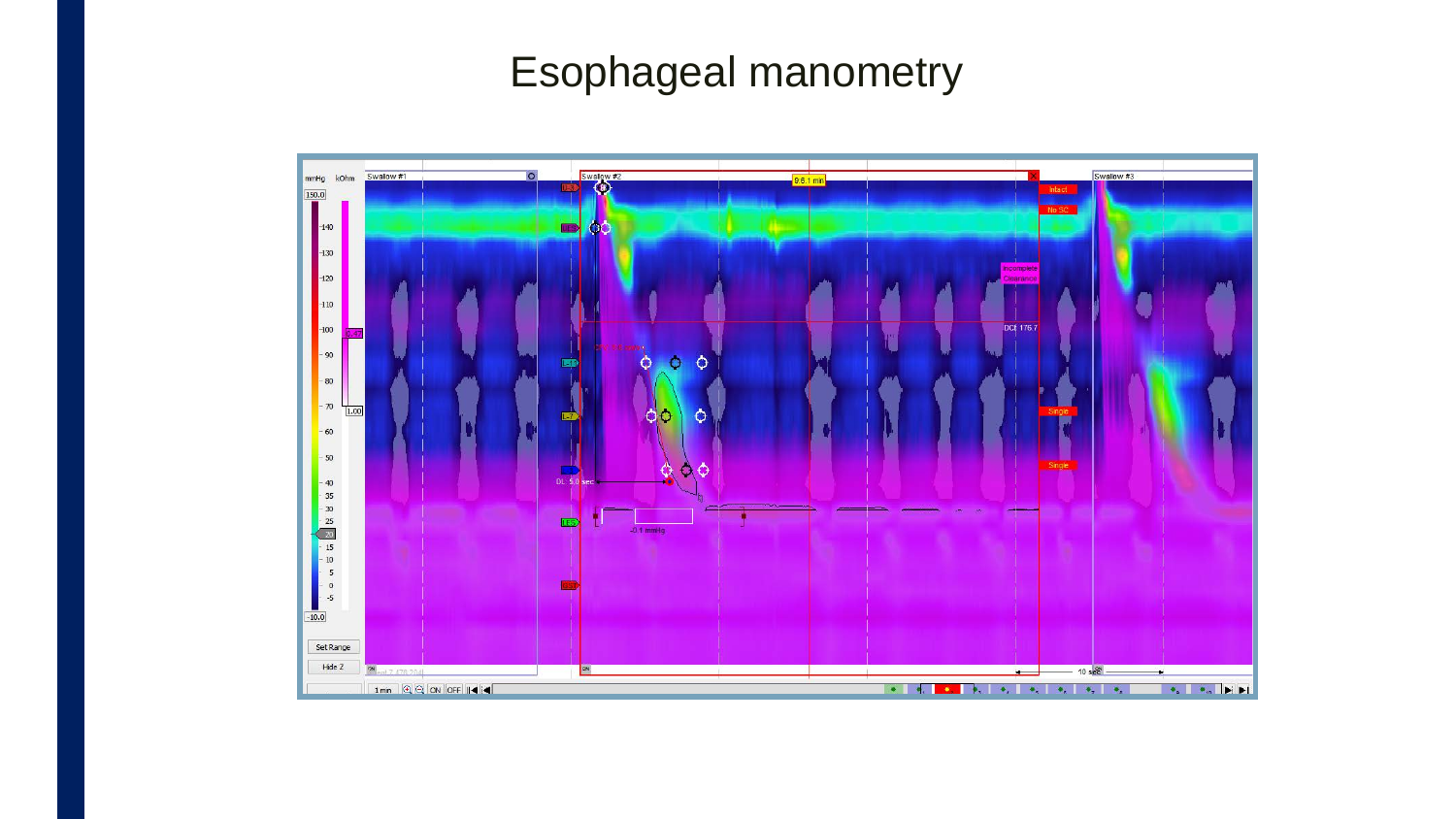## Case #2 cont.

#### Questions:

- What additional manometric details are helpful for preoperative patients?
	- DCI?
	- % failed swallows?
	- Impedance analysis?
- What can we do to mitigate post-operative dysphagia in these patients?
	- Additional pre-operative motility workup?
	- TIF™ vs LINX™ devices vs partial fundoplication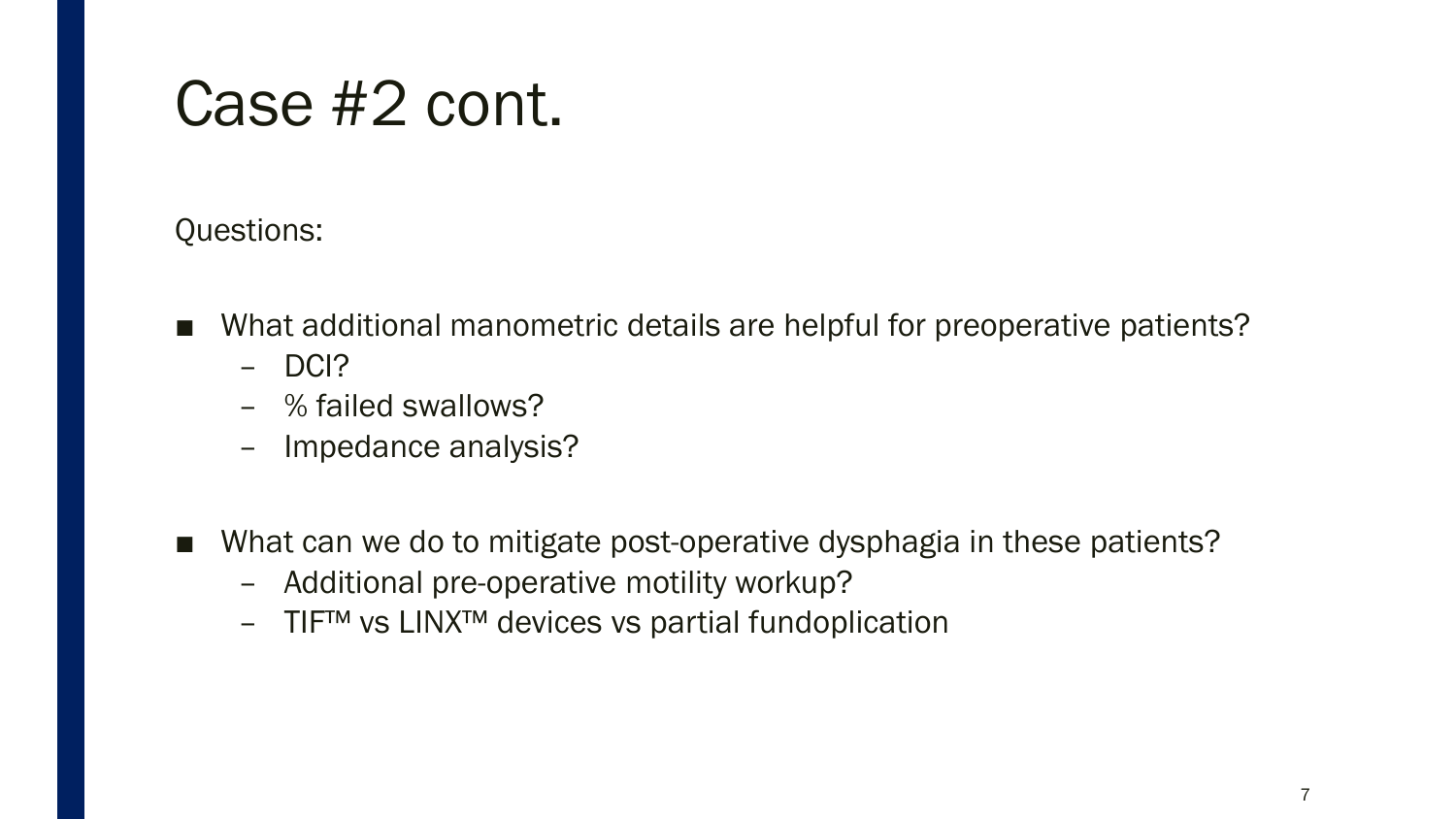

65 year old male with Barrett's esophagus with high-grade dysplasia (HGD) is seen for further evaluation.

Longstanding GERD symptoms controlled on once daily PPI.

- EGD
	- *5 cm hiatal hernia*
	- *C4M5 Barrett's esophagus, no nodular disease*
	- *Class A esophagitis*